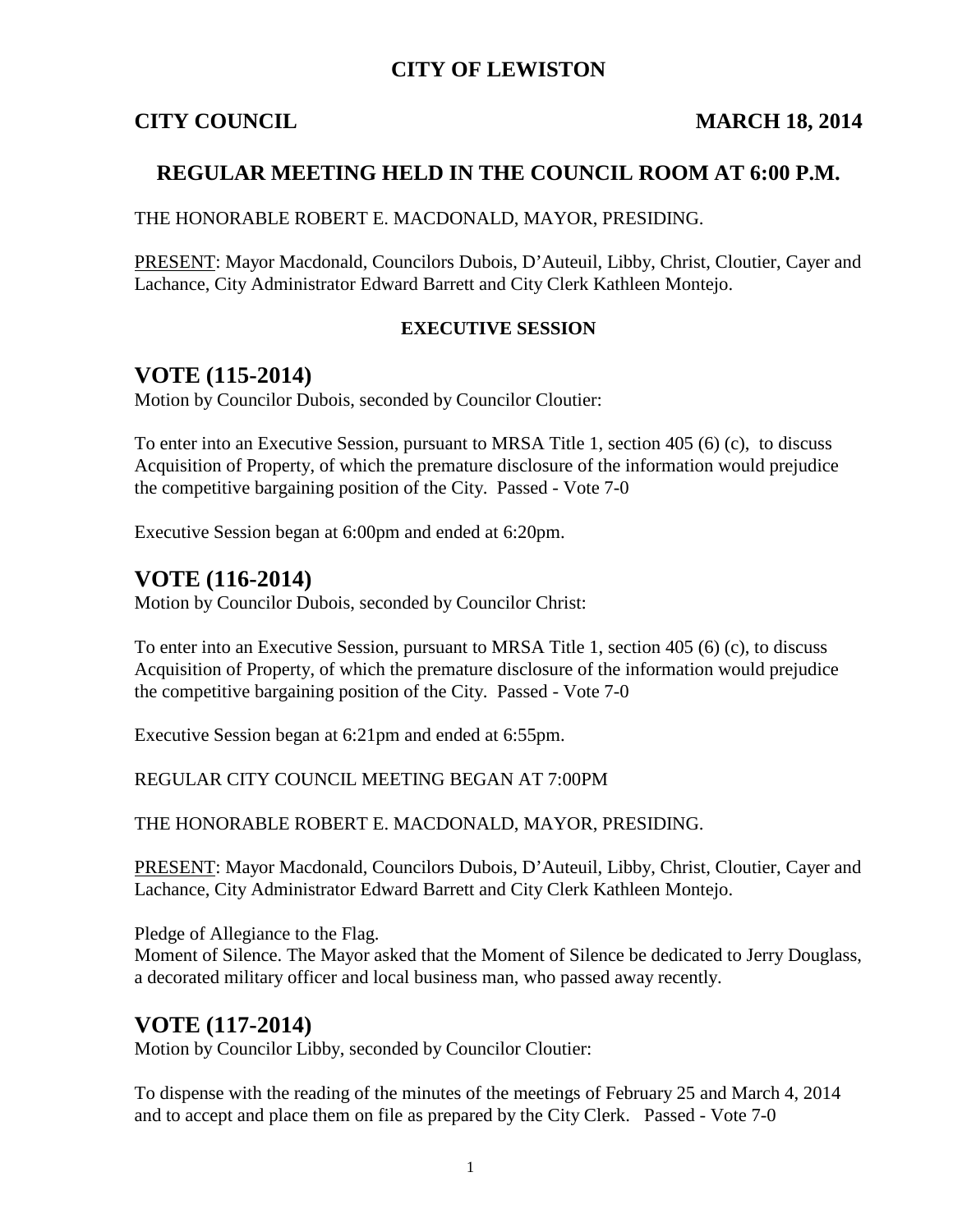#### **PUBLIC COMMENT PERIOD**

Robert Reed of Albert Street spoke as a member of the Finance Committee and expressed his concerns regarding the level of bonded debt the City is currently carrying. He was also concerned with the practice that current expenses such as salaries for some engineers are included in the capital funds that are bonded and he felt these should be listed as current operating expenses instead of borrowing funds to cover the salaries.

#### **PUBLIC HEARING FOR A SPECIAL AMUSEMENT PERMIT FOR THE DERBY ATHLETIC ASSOCIATION, 37 PARK STREET**

Mayor Macdonald opened the public hearing to receive public comment and input. No members of the public spoke for or against this issue. The Mayor then closed the hearing.

### **VOTE (118-2014)**

Motion by Councilor Cayer, seconded by Councilor Cloutier:

To grant a Special Amusement permit for live entertainment to the Derby Athletic Association, 37 Park Street. Passed - Vote 7-0

#### **PUBLIC HEARING FOR A SPECIAL AMUSEMENT PERMIT FOR DAVINCI'S, 150 MILL STREET**

Mayor Macdonald opened the public hearing to receive public comment and input. No members of the public spoke for or against this issue. The Mayor then closed the hearing.

## **VOTE (119-2014)**

Motion by Councilor Christ, seconded by Councilor Dubois:

To grant a Special Amusement permit for live entertainment to Davinci's, 150 Mill Street. Passed - Vote 7-0

#### **PUBLIC HEARING AND FINAL PASSAGE FOR THE CONDITIONAL REZONING OF THE PROPERTY AT 1 WALNUT STREET FROM THE DOWNTOWN RESIDENTIAL DISTRICT TO THE CENTREVILLE DISTRICT**

Mayor Macdonald opened the public hearing to receive public comment and input. A property owner of 190 Bates Street spoke in favor of this project, noting it will generate a lot of interest in the area when it is complete. The Mayor then closed the hearing.

## **VOTE (120-2014)**

Motion by Councilor Cloutier, seconded by Councilor Libby:

To approve final passage of the amendment to the Zoning and Land Use Code and Map to conditionally rezone the property at 1 Walnut Street from the Downtown Residential District to the Centreville District, subject to a conditional agreement. Passed - Vote 7-0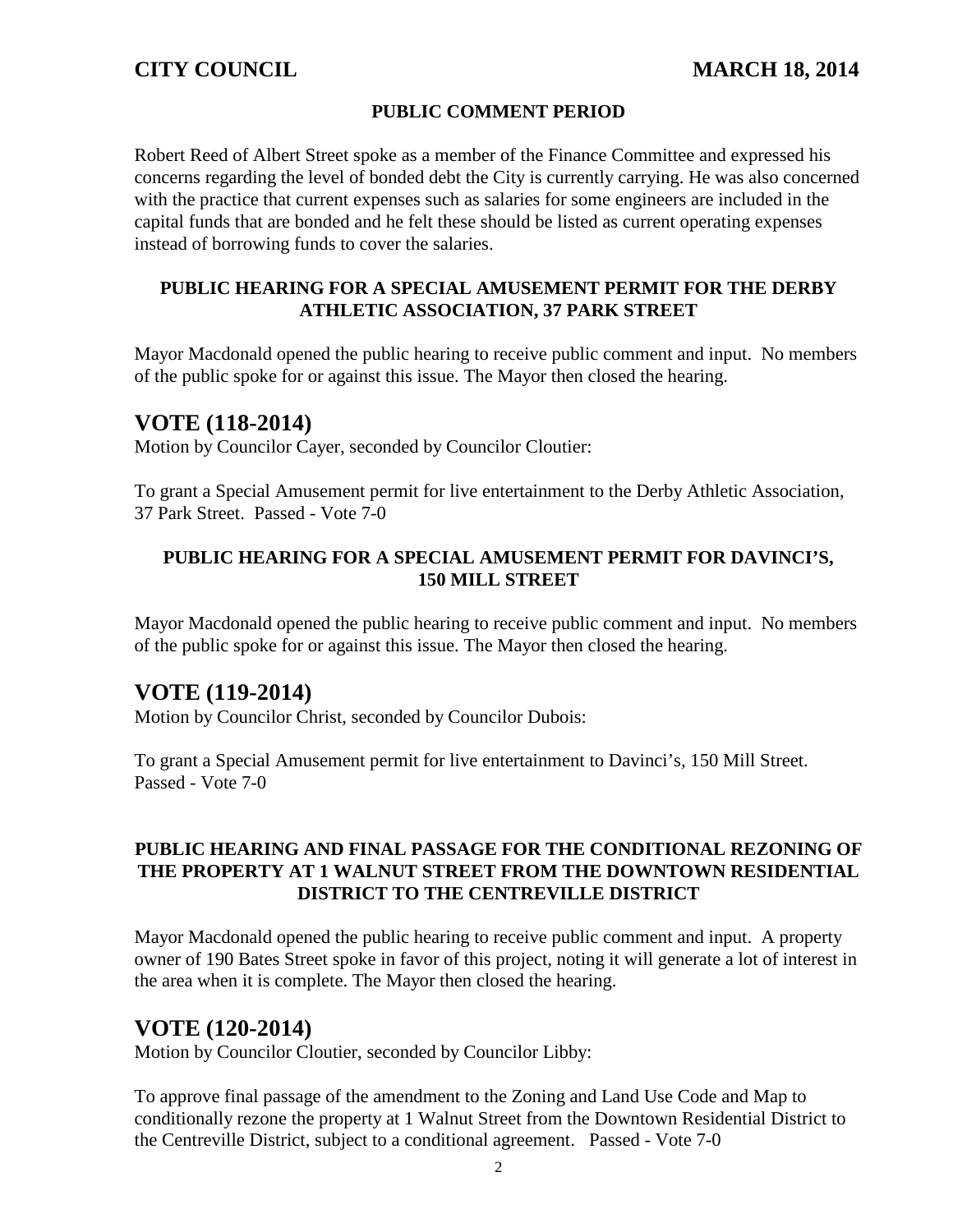#### **PUBLIC HEARING AND FINAL PASSAGE FOR AN AMENDMENT TO THE CONDITIONAL REZONING AGREEMENT FOR THE PROPERTY AT 170 SUMMER STREET**

Mayor Macdonald opened the public hearing to receive public comment and input. No members of the public spoke for or against this issue. The Mayor then closed the hearing.

# **VOTE (121-2014)**

Motion by Councilor Libby, seconded by Councilor Christ:

To approve the final passage for the amendment to the conditional rezoning agreement for 170 Summer Street, to conditionally rezone the property, subject to the conditions defined in the rezoning agreement. Passed - Vote 7-0

### **PUBLIC HEARING AND FIRST PASSAGE REGARDING AN AMENDMENT TO THE BUILDINGS AND BUILDING REGULATIONS ORDINANCE REGARDING THE PROPERTY MAINTENANCE CODE AND HEAT SUPPLY**

Mayor Macdonald opened the public hearing to receive public comment and input. No members of the public spoke for or against this issue. The Mayor then closed the hearing.

## **VOTE (122-2014)**

Motion by Councilor Libby, seconded by Councilor Cloutier:

That the proposed amendments to the City Code of Ordinances ,Chapter 18 "Buildings and Building Regulations", Section 18-52. "Amendments to the Property Maintenance Code", Chapter 6 "Mechanical and Electrical Requirements" receive first passage by a roll call vote and that the public hearing for said ordinance be continued to the next regularly scheduled City Council meeting. Passed - Vote 7-0

#### **PUBLIC HEARING AND FIRST PASSAGE REGARDING AMENDMENTS TO THE ELECTIONS ORDINANCE FOR THE REDISTRICTING OF CITY WARD BOUNDARY LINES**

Mayor Macdonald opened the public hearing to receive public comment and input. No members of the public spoke for or against this issue. The Mayor then closed the hearing.

## **VOTE (123-2014)**

Motion by Councilor Libby, seconded by Councilor Cloutier:

That the proposed amendments to the City Code of Ordinances, Chapter 32, "Elections", Section 32-1 "Wards described", receive first passage by a roll call vote, and that the public hearing be continued to the next regularly scheduled City Council meeting. Passed – Vote 7-0

### **AMENDMENTS TO THE PARKING FEES POLICY REGARDING PARKING GARAGE RULES**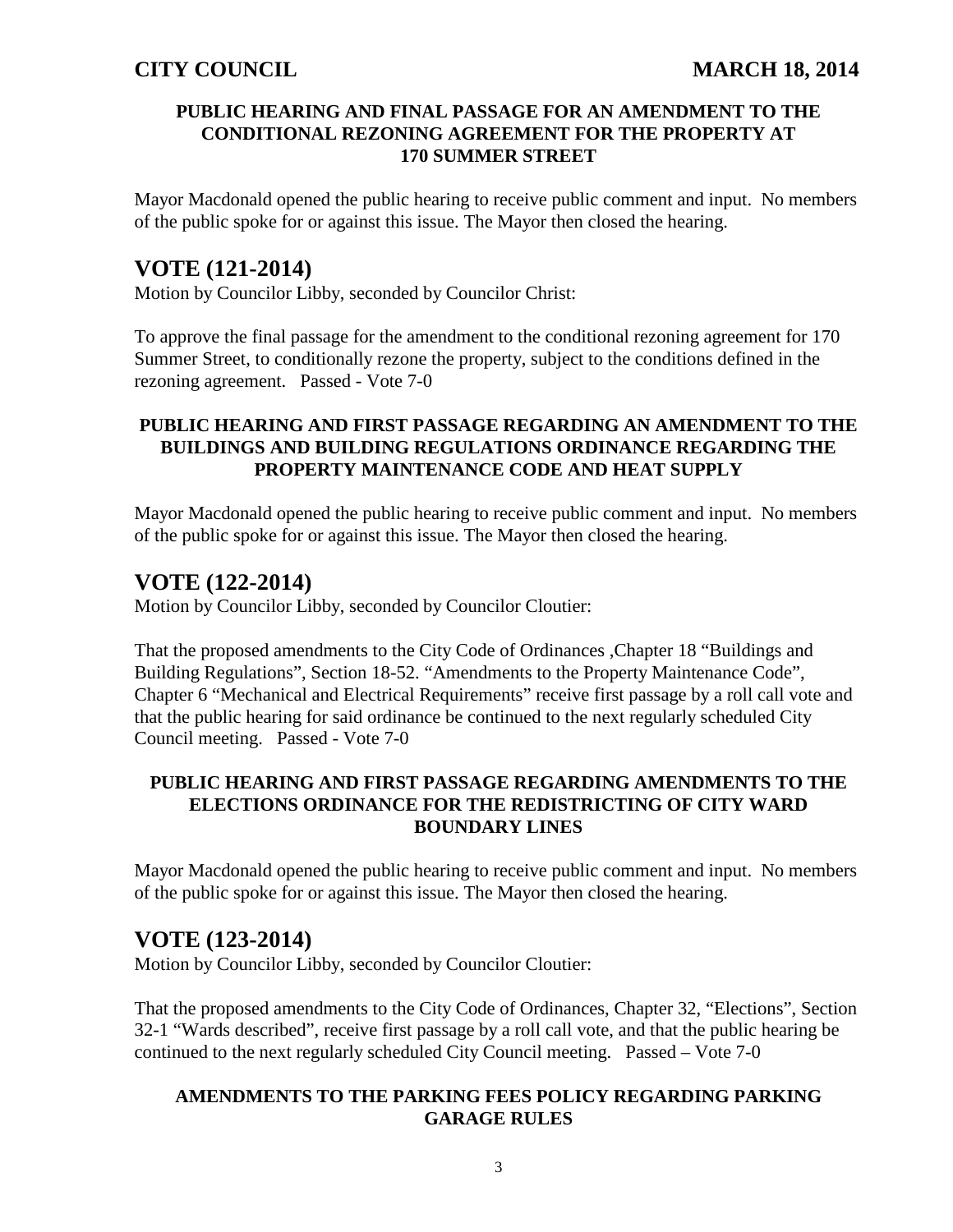# **VOTE (124-2014)**

Motion by Councilor Libby, seconded by Councilor Cayer:

To approve the proposed amendment to the Parking Fees Policy, Policy Manual Number 42, as recommended by the Department of Public Works and City Administration. Passed - Vote 7-0

### **CONDEMNATION HEARING FOR THE BUILDING LOCATED AT 112 HOLLAND STREET**

It was noted there was an error in the owner notification regarding this property address and it was suggested this item be moved to the April 15 meeting to allow time to have the notice corrected.

## **VOTE (125-2014)**

Motion by Councilor D'Auteuil, seconded by Councilor Christ:

To postpone action on this item to the April 15 City Council meeting. Passed - Vote 7-0

### **ORDER OF CONDEMNATION FOR EMINENT DOMAIN PROCEEDINGS FOR ACQUISITION OF A TRAIL EASEMENT CROSSING THE PROPERTY AT 44 STRAWBERRY AVENUE**

The City Attorney and City Engineer addressed the Council regarding background on this item. Brendan Hall, a licensed appraiser contracted by the City for this project, also addressed the Council and reviewed his appraisal report. John Schott is the property owner of 44 Strawberry Avenue and he raised some concerns and questions regarding his notification of this proceeding. The City Attorney noted that eminent domain proceedings should be conducted by municipalities as a last resort and suggested postponing this matter to allow time for the City to review other options and alternatives with Mr. Schott.

# **VOTE (126-2014)**

Motion by Councilor Libby, seconded by Councilor Christ:

To postpone action on this item to a future City Council meeting. Passed - Vote 7-0

#### **RESOLVE SUPPORTING THE DEVELOPMENT OF A MULTI-USE RECREATIONAL TRAIL FROM LEWISTON TO LISBON GENERALLY UTILIZING THE LEWISTON LOWER RAIL CORRIDOR**

## **VOTE (127-2014)**

Motion by Councilor Cayer, seconded by Councilor Cloutier:

To approve the Resolve supporting the development of a Multi-Use Recreational Trail from Lewiston to Lisbon generally following the Lewiston Lower Rail Corridor:

Whereas, at the initiative of the Town of Lisbon, a Regional Rail to Trail Committee was formed including representatives from the Lewiston Auburn Bike Ped Committee and staff members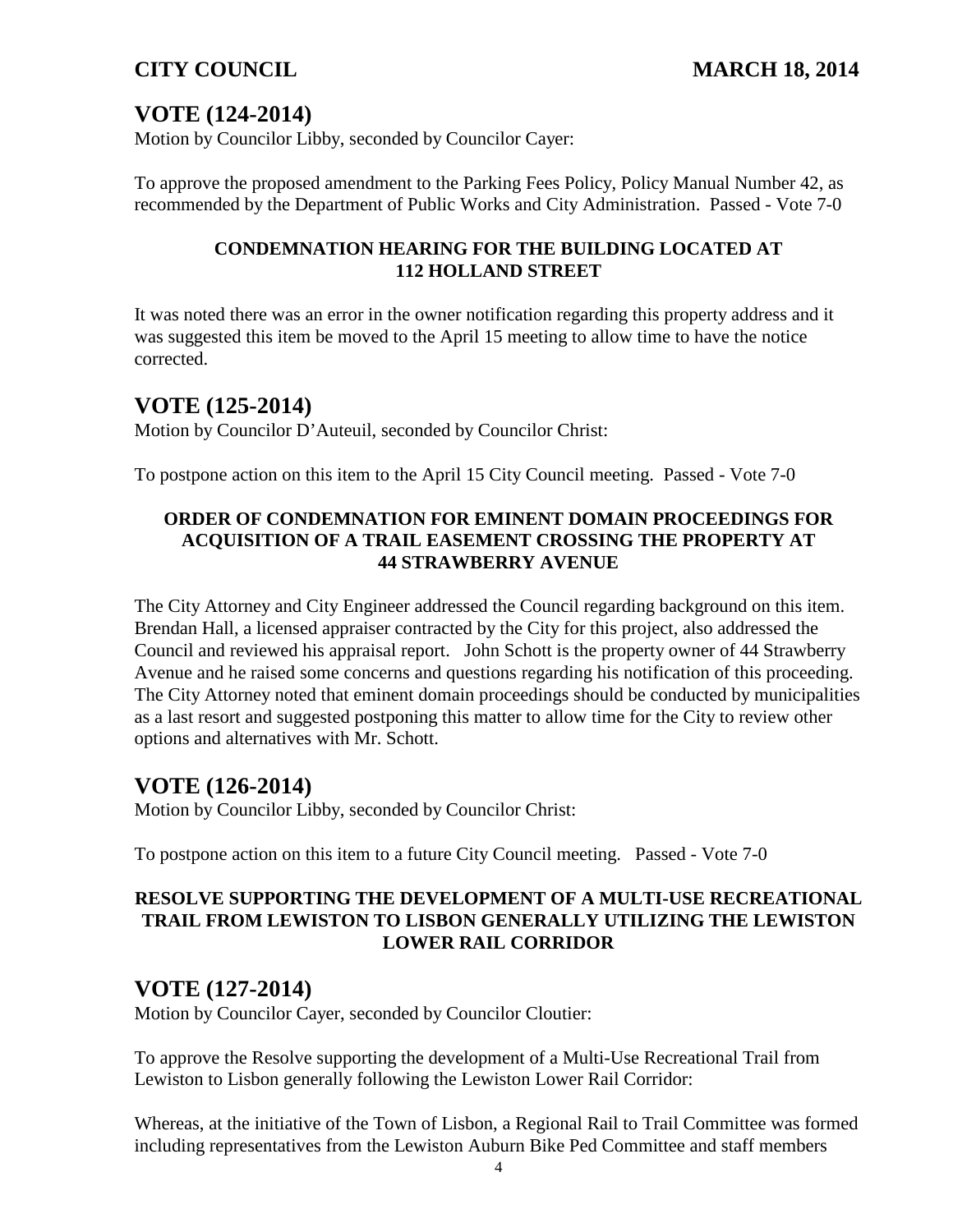from the Cities of Lewiston and Auburn; and

Whereas, the Trail Committee had proposed a plan to construct a multi-use trail from Lisbon to Lewiston generally following the Lewiston Lower Rail Corridor, a corridor that is currently not used for rail purposes; and

Whereas, such a trail could eventually extend to Topsham and Brunswick and would constitutes an economic development opportunity that will benefit organizations and businesses within Lewiston and provide an amenity that will be attractive to current and future residents of the region; and

Whereas, such a trail is also recommended in the Androscoggin Transportation Resource Committee's 2013 Regional Bicycle/Pedestrian Plan, "Bridging the Gaps," and in the Androscoggin River Greenway Plan produced by the Androscoggin Land Trust; and

Whereas, the construction of such a trail could be accomplished in a manner that will allow for the reintroduction of rail services along this corridor should a future need arise;

Now, Therefore, Be It Resolved by the City Council of the City of Lewiston that the development of a multi-use recreational trail from Lewiston to Lisbon generally following the Lewiston Lower Rail Corridor is hereby supported in accordance with the recommendations of the 2013 Bicycle/Pedestrian Plan, "Bridging the Gaps," and the Androscoggin River Greenway Plan produced by the Androscoggin Land Trust. City staff is authorized to pursue this plan in concert with other regional stakeholders and to seek funding and support from the State of Maine for this purpose.

Passed - Vote 7-0

### **RESOLVE RECEIVING THE DOWNTOWN CIRCULATION STUDY AND ACCEPTING ITS RECOMMENDATION IN MODIFIED FORM**

## **VOTE (128-2014)**

Motion by Councilor Cloutier, seconded by Councilor Cayer:

To approve the Resolve receiving the Downtown Circulation Study and accepting its recommendations in modified form:

Whereas, a study of the vehicle, pedestrian, and bicycle circulation patterns was initiated by a prior City Council that expressed concerns that the City lacked an overall plan to address traffic and circulation needs in the area; and

Whereas, this study was completed in the Fall of 2013 by a consultant under contract with the Androscoggin Traffic Resource Center and funded through a combination of state, federal, and local resources; and

Whereas, the consultant worked with an Advisory Committee composed of representatives of the City Council, Police and Fire Departments, the Lewiston Auburn Bike Ped Committee, and the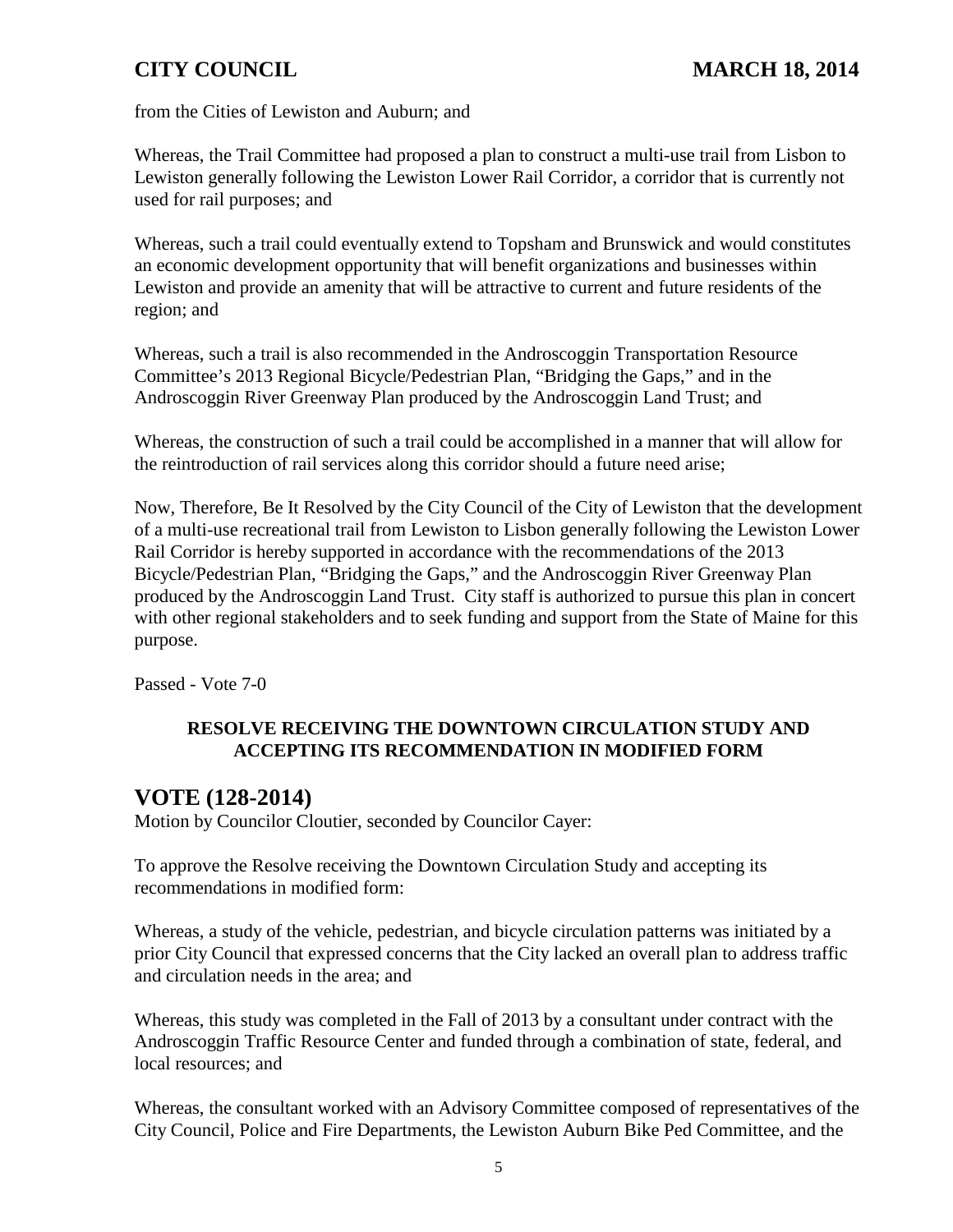#### Downtown Neighborhood Action Committee; and

Whereas, several public meetings were held to gather ideas and concerns from interested residents and to provide comments on the draft of the final report; and

Whereas, subsequent to completion of the report, it has received further review by the Bike Ped Committee and members of City staff; and

Whereas, as a result of these reviews, the report has received support with several exceptions and caveats;

Now, Therefore, Be It Resolved by the City Council of the City of Lewiston that the Final Report of the Lewiston Downtown Neighborhood Circulation Study dated August 2013 is hereby received and accepted with the following exceptions and comments:

- The recommendation to eliminate three traffic signals on Lisbon (at Chestnut, Pine, and Ash) and two on Bates (Pine and Ash) is not accepted at this time. At most of these locations, there are intersection sight line issues. In addition, some of these signals are equipped to assist the Fire Department in using one of its major response routes (Ash Street) from Central Station. The current system is pedestrian friendly, offering good crossing locations and frequent breaks in traffic. Those breaks also assist motorists in entering and leaving parallel parking spaces.
- While redesigning residential streets to accommodate bikes and pedestrians is appropriate, the proposed design principals may need to be modified in certain locations, most notably on collector streets serving the area (Bartlett, Ash, and Pine) where slightly wider intersection pavement widths than are recommended in the study (20 feet) might be appropriate and should be determined on a case by case basis as detailed designs are produced.
- The proposed Cedar Street lane reduction is approved subject to a staff determination that these modifications will not be problematic given the anticipated forthcoming recommendations in the City of Auburn's New Auburn Circulation Study.
- The Bates Street/Bus Station area recommendations are approved subject to further review of the location of the proposed crosswalk at the intersection of Bates and College to ensure that the residents of nearby public housing are adequately served.
- The proposed Canal/Ash intersection improvements should be integrated into an overall plan for Canal Street taking into account the recommendations of the Riverfront Island Master Plan, forthcoming recommendations from the comprehensive plan, and Central Maine Power's anticipated upgrade of a major power line within Canal Street.
- Recommendations on the future of the current one-way system in downtown vary between recent studies, including the Riverfront Island Master Plan. As a result, the current system shall be retained subject to additional study and review at some point in the future.
- Identified high crash areas should be further investigated to determine the exact improvements that are required. This would include an updated review of the Park and Pine intersection to determine if recent lane changes on Park Street have improved the situation.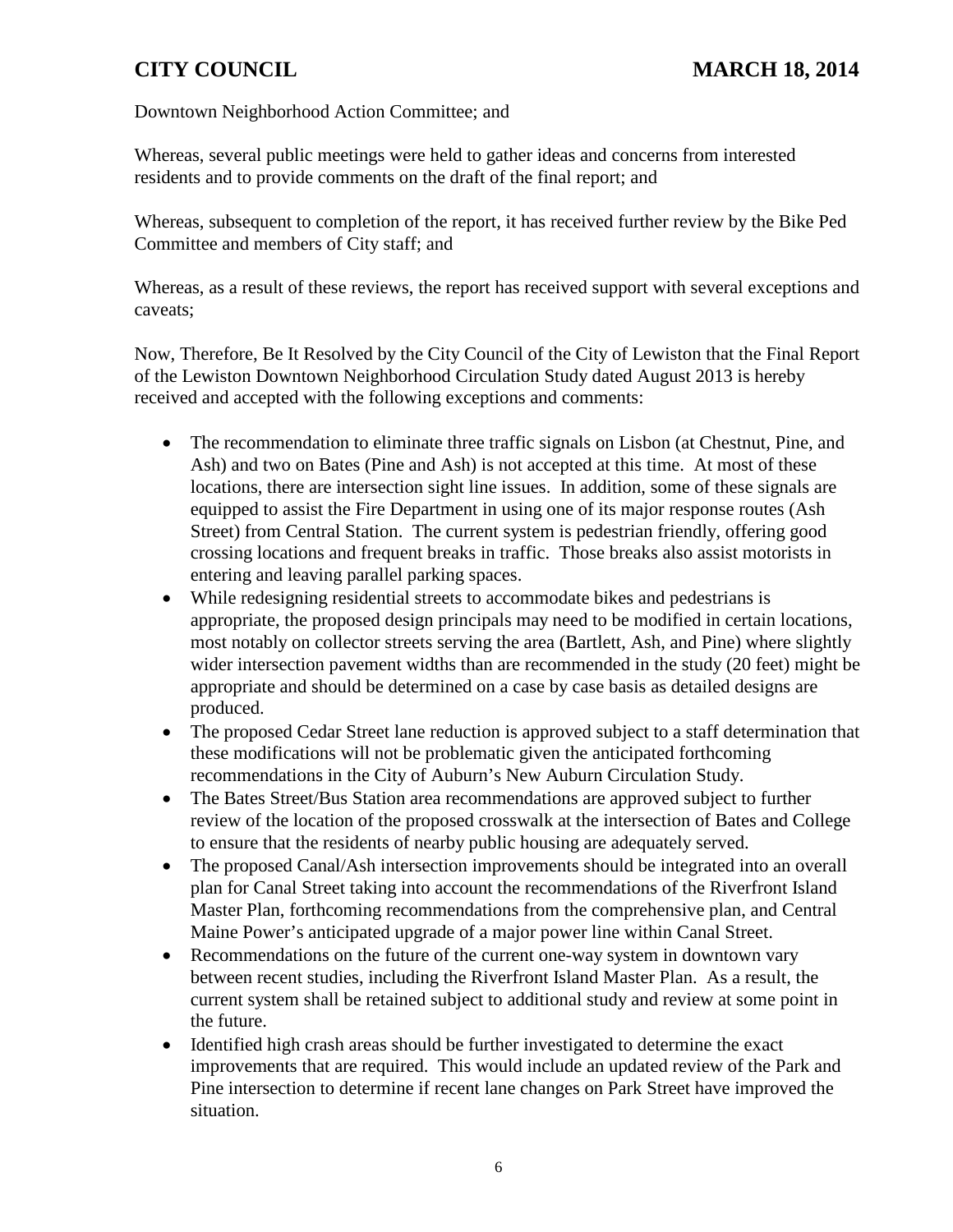Passed - Vote 7-0

#### **ORDER ACCEPTING THE DONATION OF THE PROPERTY LOCATED AT 69 FENWICK STREET**

# **VOTE (129-2014)**

Motion by Councilor Libby, seconded by Councilor Christ:

To approve the Order accepting the donation of the property located at 69 Fenwick Street:

Whereas, the City owns a large part of the Garcelon Bog, and this City property has been placed in a conservation easement as mitigation for wetland impacts related to development in the Exit 80 industrial area; and

Whereas, the owner of property located at 69 Fenwick Street has offered to donate this 100 square foot lot located on a paper street to the City; and

Whereas, for a variety of reasons, this property is effectively undevelopable; and

Whereas, the property may potentially have value to the City for future projects requiring wetland mitigation; and

Whereas, given this potential and the inability to develop the property given its location, accepting this donation is in the best interest of the City;

Now, Therefore, Be It Resolved by the City Council of the City of Lewiston that donation of the property located at 69 Fenwick Street is hereby accepted and the City Administrator is authorized to execute the necessary document relating to this acceptance.

Passed - Vote 7-0

#### **ORDER AUTHORIZING THE CITY ADMINISTRATOR TO EXECUTE A NEW COLLECTIVE BARGAINING AGREEMENT WITH THE MAINE ASSOCIATION OF POLICE, LEWISTON PATROL UNIT**

## **VOTE (130-2014)**

Motion by Councilor Cayer, seconded by Councilor Cloutier:

To adopt the Order authorizing the City Administrator to execute a new Collective Bargaining Agreement with the Maine Association of Police, Lewiston Patrol Unit:

Whereas, the City and Patrol Unit representatives have worked diligently over the last two years to develop a new collective bargaining agreement; and

Whereas, all who participated in the development of the Patrol collective bargaining agreement believe that all sides have produced a contract which is sensitive to the current economic climate and reflects the organizational goals and objectives of both the City and the Patrol Unit;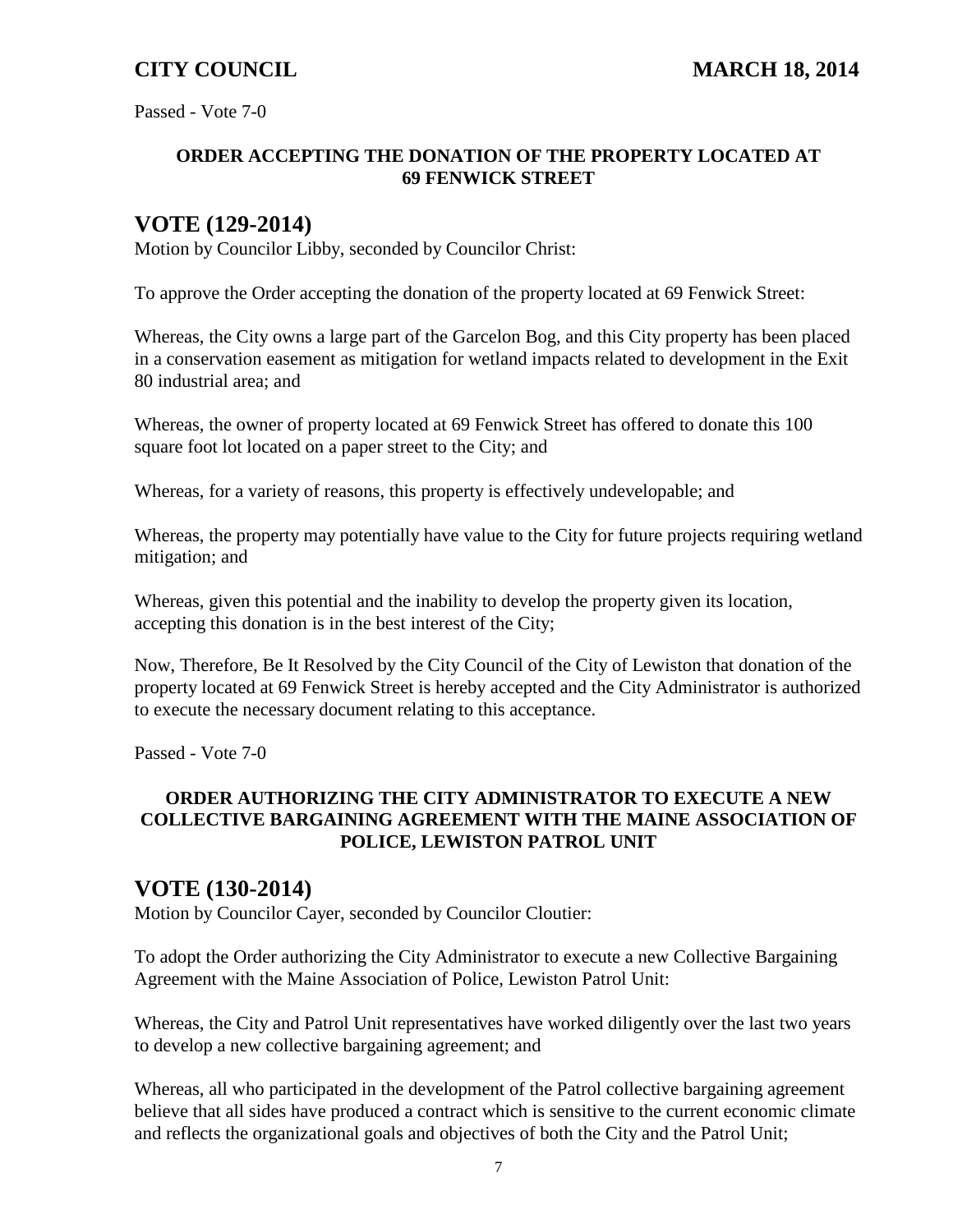Now, therefore, be it Ordered by the City Council of the City of Lewiston that the City Administrator is authorized to execute the new FY 2014 Maine Association of Police (Patrol) Unit - Lewiston collective bargaining agreement and is authorized to approve any final administrative and non-substantive amendments as needed.

Passed - Vote 7-0

### **ORDER AUTHORIZING THE CITY ADMINISTRATOR TO EXECUTE A NEW COLLECTIVE BARGAINING AGREEMENT WITH THE AMERICAN FEDERATION OF STATE, COUNTY AND MUNICIPAL EMPLOYEES, PROFESSIONAL TECHNICAL (PRO TECH) UNIT, LOCAL 3855**

# **VOTE (131-2014)**

Motion by Councilor Christ, seconded by Councilor Libby:

To approve the Order authorizing the City Administrator to execute a new Collective Bargaining Agreement with the American Federation of State, County and Municipal Employees, Professional Technical Unit, Local 3855:

Whereas, the City and Pro Tech Unit representatives have worked diligently over the last two years to develop a new collective bargaining agreement; and

Whereas, all who participated in the development of the Pro Tech collective bargaining agreement believe that all sides have produced a contract which is sensitive to the current economic climate and reflects the organizational goals and objectives of both the City and the Pro Tech Unit;

Now, therefore, be it Ordered by the City Council of the City of Lewiston that the City Administrator is authorized to execute the new FY 2014 American Federation of State, County, and Municipal Employees, Professional Technical (Pro Tech) Unit collective bargaining agreement and is authorized to approve any final administrative and non-substantive amendments as needed.

Passed - Vote 7-0

### **ORDER AUTHORIZING THE CITY ADMINISTRATOR TO EXECUTE A NEW COLLECTIVE BARGAINING AGREEMENT WITH THE MAINE STATE EMPLOYEES ASSOCIATION (MSEA) ON BEHALF OF THE LEWISTON UNIT**

# **VOTE (132-2014)**

Motion by Councilor Libby, seconded by Councilor Cloutier:

To approve the Order authorizing the City Administrator to execute a new Collective Bargaining Agreement with the Maine State Employees Association (MSEA) on behalf of the Lewiston Unit: